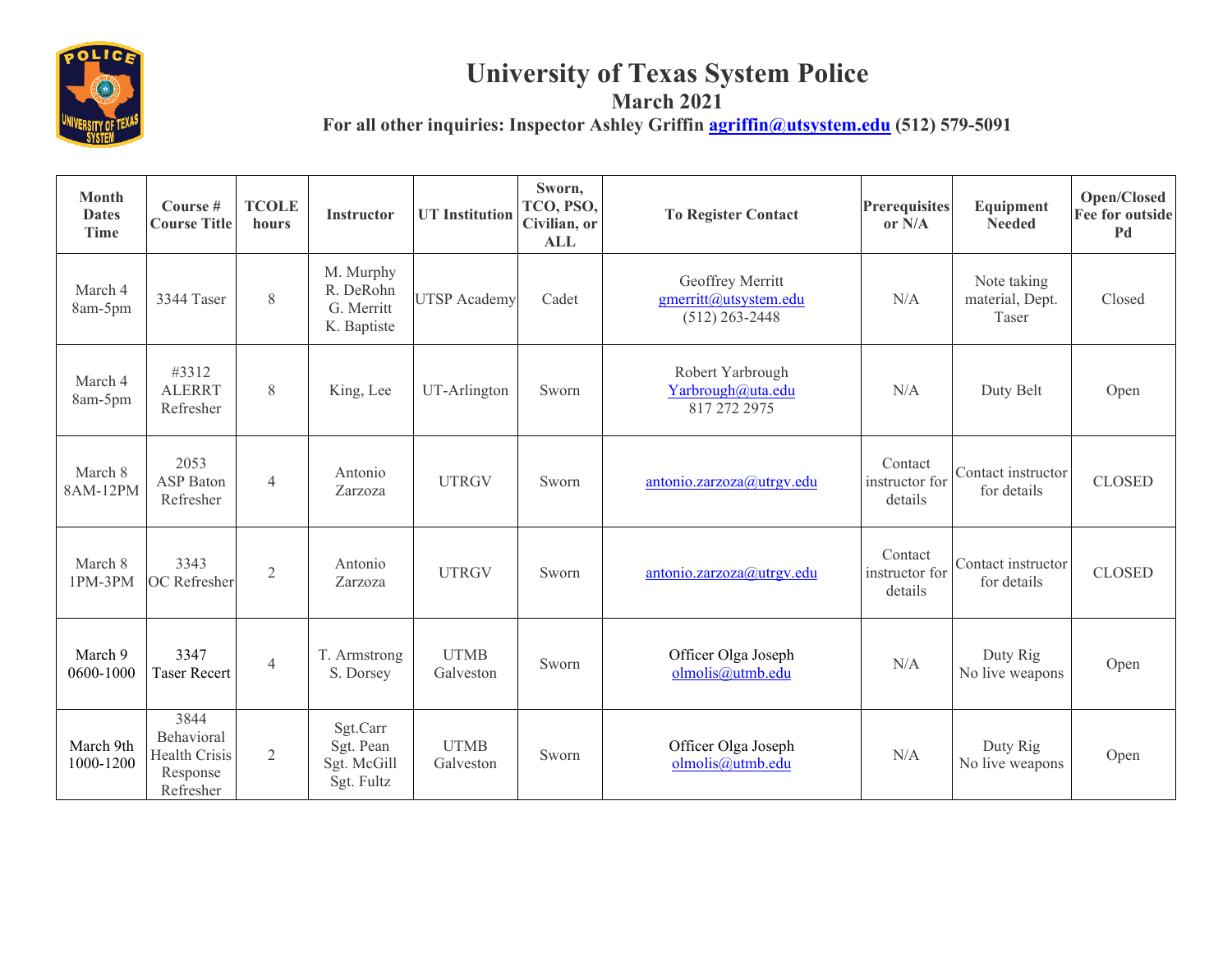| <b>Month</b><br><b>Dates</b><br><b>Time</b> | Course #<br><b>Course Title</b>                     | <b>TCOLE</b><br>hours | <b>Instructor</b>                                                                 | <b>UT</b> Institution    | Sworn,<br>TCO, PSO,<br>Civilian, or<br><b>ALL</b> | <b>To Register Contact</b>                                        | <b>Prerequisites</b><br>or N/A       | Equipment<br><b>Needed</b>        | Open/Closed<br>Fee for outside<br>Pd |
|---------------------------------------------|-----------------------------------------------------|-----------------------|-----------------------------------------------------------------------------------|--------------------------|---------------------------------------------------|-------------------------------------------------------------------|--------------------------------------|-----------------------------------|--------------------------------------|
| March 9th<br>1230-1630                      | 3312<br><b>ALERRT</b><br>Recert                     | $\overline{4}$        | N.Layer<br>F.Diaz<br>D.Armstead<br>C. Douglass<br><b>B.Petrillo</b><br>J. Gonzlez | <b>UTMB</b><br>Galveston | Sworn                                             | Officer Olga Joseph<br>olmolis@utmb.edu                           | N/A                                  | Duty Rig<br>No live weapons       | Open                                 |
| March 9th<br>1630-1800                      | 3308<br>Officer<br>Safety                           | 1                     | A. Erwin<br>S. Carr                                                               | <b>UTMB</b><br>Galveston | Sworn                                             | Officer Olga Joseph<br>olmolis@utmb.edu                           | N/A                                  | Duty Rig<br>No live weapons       | Open                                 |
| March 9<br>8AM-12PM                         | 2053<br>ASP Baton<br>Refresher                      | $\overline{4}$        | Antonio<br>Zarzoza                                                                | <b>UTRGV</b>             | Sworn                                             | antonio.zarzoza@utrgv.edu                                         | Contact<br>instructor for<br>details | Contact instructor<br>for details | <b>CLOSED</b>                        |
| March 9<br>1PM-3PM                          | 3343<br>OC Refresher                                | $\mathfrak{2}$        | Antonio<br>Zarzoza                                                                | <b>UTRGV</b>             | Sworn                                             | antonio.zarzoza@utrgv.edu                                         | Contact<br>instructor for<br>details | Contact instructor<br>for details | <b>CLOSED</b>                        |
| March 10<br>8AM-12PM                        | 2053<br>ASP Baton<br>Refresher                      | $\overline{4}$        | Antonio<br>Zarzoza                                                                | <b>UTRGV</b>             | Sworn                                             | antonio.zarzoza@utrgv.edu                                         | Contact<br>instructor for<br>details | Contact instructor<br>for details | <b>CLOSED</b>                        |
| March 10<br>1PM-3PM                         | 3343<br>OC Refresher                                | $\sqrt{2}$            | Antonio<br>Zarzoza                                                                | <b>UTRGV</b>             | Sworn                                             | antonio.zarzoza@utrgv.edu                                         | Contact<br>instructor for<br>details | Contact instructor<br>for details | <b>CLOSED</b>                        |
| March 9-11<br>0700-1600                     | 2105<br><b>INT</b><br>Child Abuse<br>Investigations | 24                    | Tesauro                                                                           | UT-Austin                | Sworn                                             | Michael Murphy<br>mike.murphy@austin.utexas.edu<br>1-512-232-9634 | N/A                                  | None                              | Closed                               |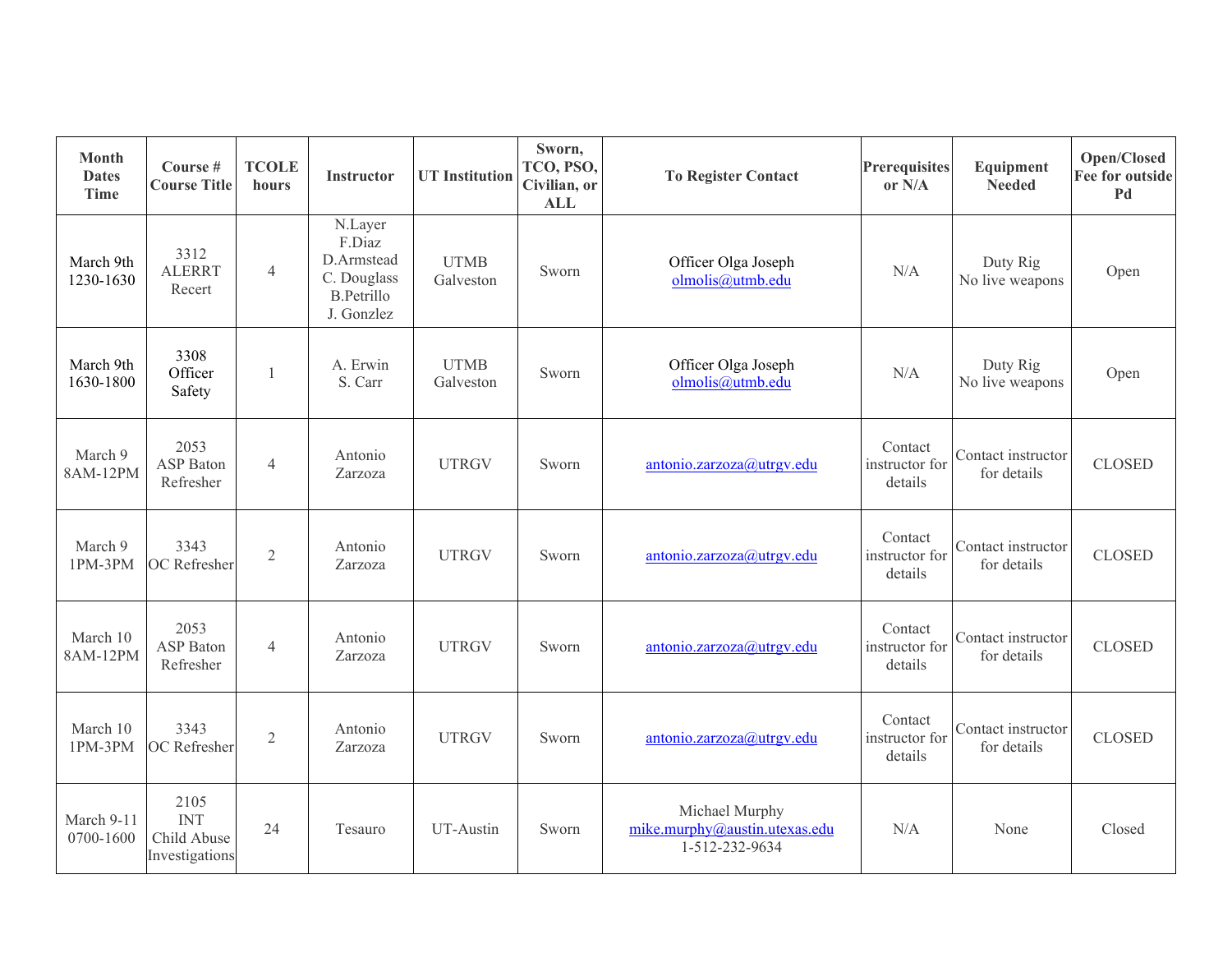| <b>Month</b><br><b>Dates</b><br>Time | Course #<br><b>Course Title</b>                                     | <b>TCOLE</b><br>hours | <b>Instructor</b>                                  | <b>UT</b> Institution    | Sworn,<br>TCO, PSO,<br>Civilian, or<br><b>ALL</b> | <b>To Register Contact</b>                            | <b>Prerequisites</b><br>or $N/A$ | Equipment<br><b>Needed</b>     | Open/Closed<br><b>Fee for outside</b><br>Pd |
|--------------------------------------|---------------------------------------------------------------------|-----------------------|----------------------------------------------------|--------------------------|---------------------------------------------------|-------------------------------------------------------|----------------------------------|--------------------------------|---------------------------------------------|
| March 10<br>8am-12pm                 | 3201<br>Sexual<br>Assault<br>Blueprint                              | $\overline{4}$        | Anita Douglass                                     | UT-Arlington             | All                                               | Robert Yarbrough<br>Yarbrough@uta.edu<br>817 272 2975 | N/A                              | N/A                            | Open                                        |
| March 11th<br>0600-0800              | 3027<br>De-escalation                                               | $\overline{2}$        | T. Armstrong<br>C.Dorsey                           | <b>UTMB</b><br>Galveston | <b>TCO&amp; PSO</b>                               | Officer Olga Joseph<br>olmolis@utmb.edu               | N/A                              | Pen and paper to<br>take notes | Closed                                      |
| March 11<br>8a-12p                   | 3186<br>Leg Update                                                  | $\overline{4}$        | Aldrich                                            | Dallas                   | Sworn                                             | Somer Fernandez<br>Somer.fernandez@utdallas.edu       | N/A                              | N/A                            | Closed                                      |
| March 11th<br>1000-1130              | 3844<br>Behavioral<br><b>Health Crisis</b><br>Response<br>Refresher | $\overline{2}$        | Sgt.Carr<br>Sgt. Pean<br>Sgt. McGill<br>Sgt. Fultz | <b>UTMB</b><br>Galveston | TCO& PSO                                          | Officer Olga Joseph<br>olmolis@utmb.edu               | N/A                              | Pen and paper to<br>take notes | Closed                                      |
| March 11th<br>1200-1300              | 3340<br>Crowd<br>Control                                            | $\mathbf{1}$          | Lt Cooper<br>Cpl Joseph<br>Ofc Dorsey              | <b>UTMB</b><br>Galveston | <b>TCO&amp; PSO</b>                               | Officer Olga Joseph<br>olmolis@utmb.edu               | N/A                              | Pen and paper to<br>take notes | Closed                                      |
| March 11th<br>1300-1400              | 3930<br>Ethics                                                      | $\mathbf{1}$          | Lt Cooper<br>Cpl Joseph<br>Ofc Dorsey              | <b>UTMB</b><br>Galveston | <b>TCO&amp; PSO</b>                               | Officer Olga Joseph<br>olmolis@utmb.edu               | N/A                              | Pen and paper to<br>take notes | Closed                                      |
| March 11th<br>1400-1500              | 3799<br>All Hazards<br>plan                                         | $\mathbf{1}$          | Sgt.Carr<br>Sgt. Pean<br>Sgt. McGill<br>Sgt. Fultz | <b>UTMB</b><br>Galveston | <b>TCO&amp; PSO</b>                               | Officer Olga Joseph<br>olmolis@utmb.edu               | N/A                              | Pen and paper to<br>take notes | Closed                                      |
| March 11th<br>1600-1800              | 3308<br>Officer<br>Safety                                           | $\mathbf{1}$          | Sgt.Carr<br>Sgt. Pean<br>Sgt. McGill<br>Sgt. Fultz | <b>UTMB</b><br>Galveston | Sworn                                             | Officer Olga Joseph<br>olmolis@utmb.edu               | N/A                              | Duty Rig<br>No live weapons    | Closed                                      |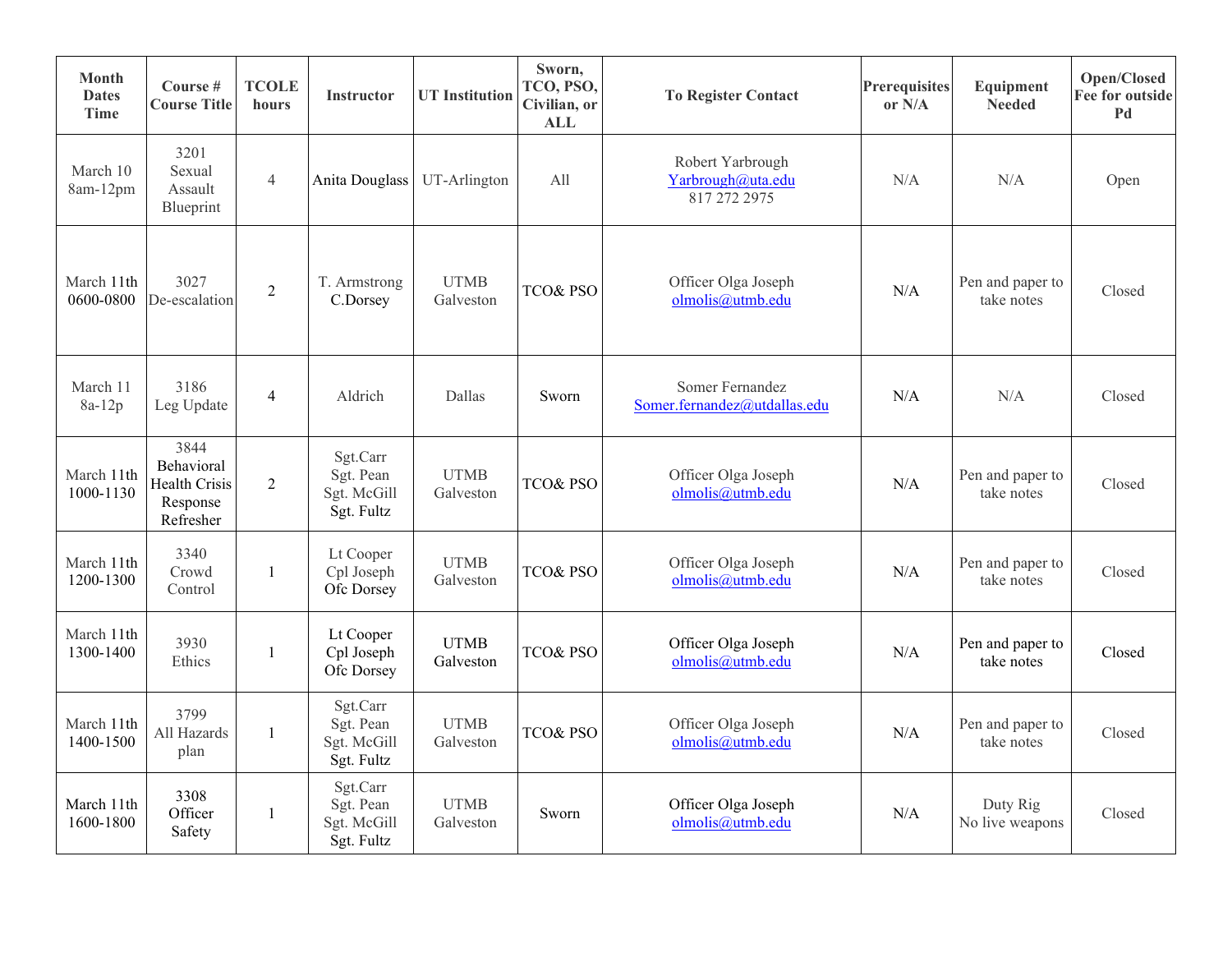| <b>Month</b><br><b>Dates</b><br><b>Time</b> | Course #<br><b>Course Title</b>                               | <b>TCOLE</b><br>hours    | <b>Instructor</b>                                    | <b>UT</b> Institution | Sworn,<br>TCO, PSO,<br>Civilian, or<br><b>ALL</b> | <b>To Register Contact</b>                                    | <b>Prerequisites</b><br>or $N/A$     | Equipment<br><b>Needed</b>                                | Open/Closed<br>Fee for outside<br>Pd |
|---------------------------------------------|---------------------------------------------------------------|--------------------------|------------------------------------------------------|-----------------------|---------------------------------------------------|---------------------------------------------------------------|--------------------------------------|-----------------------------------------------------------|--------------------------------------|
| March 11<br>8AM-12PM                        | 2053<br>ASP Baton<br>Refresher                                | $\overline{4}$           | Antonio<br>Zarzoza                                   | <b>UTRGV</b>          | Sworn                                             | antonio.zarzoza@utrgv.edu                                     | Contact<br>instructor for<br>details | Contact instructor<br>for details                         | <b>CLOSED</b>                        |
| March 11<br>1PM-3PM                         | 3343<br>OC Refresher                                          | $\overline{2}$           | Antonio<br>Zarzoza                                   | <b>UTRGV</b>          | Sworn                                             | antonio.zarzoza@utrgv.edu                                     | Contact<br>instructor for<br>details | Contact instructor<br>for details                         | <b>CLOSED</b>                        |
| March 12<br>8AM-12PM                        | 2053<br><b>ASP</b> Baton<br>Refresher                         | $\overline{\mathcal{L}}$ | Antonio<br>Zarzoza                                   | <b>UTRGV</b>          | Sworn                                             | antonio.zarzoza@utrgv.edu                                     | Contact<br>instructor for<br>details | Contact instructor<br>for details                         | <b>CLOSED</b>                        |
| March 12<br>1PM-3PM                         | 3343<br>OC Refresher                                          | $\overline{2}$           | Antonio<br>Zarzoza                                   | <b>UTRGV</b>          | Sworn                                             | antonio.zarzoza@utrgv.edu                                     | Contact<br>instructor for<br>details | Contact instructor<br>for details                         | <b>CLOSED</b>                        |
| <b>March 15-16</b><br>8am-5pm               | 3322 Patrol<br>Rifle                                          | 16                       | R. Trevino<br>R. DeRohn<br>G. Merritt<br>J. Chessher | <b>UTSP</b> Academy   | Cadet                                             | Geoffrey Merritt<br>gmerritt@utsystem.edu<br>$(512)$ 263-2448 | N/A                                  | Note taking<br>material, AR15<br>Rifle                    | Closed                               |
| March 16-17<br>0800-1700                    | 3322<br>Patrol Rifle                                          | 16                       | Vega<br>Gallegos                                     | UT San Antonio        | Sworn                                             | Sgt. Eric Weber<br>UTSAPDTraining@utsa.edu                    | N/A                                  | Eyes, Ears,<br>Vest, Duty<br>Weapons,<br>and<br>Duty Belt | Closed                               |
| March 17<br>7AM-9AM                         | 3343<br>OC Refresher                                          | $\overline{2}$           | Antonio<br>Zarzoza                                   | <b>UTRGV</b>          | Sworn                                             | antonio.zarzoza@utrgv.edu                                     | Contact<br>instructor for<br>details | Contact instructor<br>for details                         | <b>CLOSED</b>                        |
| March 17<br>8a-12p                          | 7887<br>Communicati<br>ng with Deaf<br>and Hard of<br>Hearing | $\overline{4}$           | Sgt. Somer<br>Fernandez                              | Dallas                | Sworn                                             | Somer Fernandez<br>Somer.fernandez@utdallas.edu               | N/A                                  | N/A                                                       | Closed                               |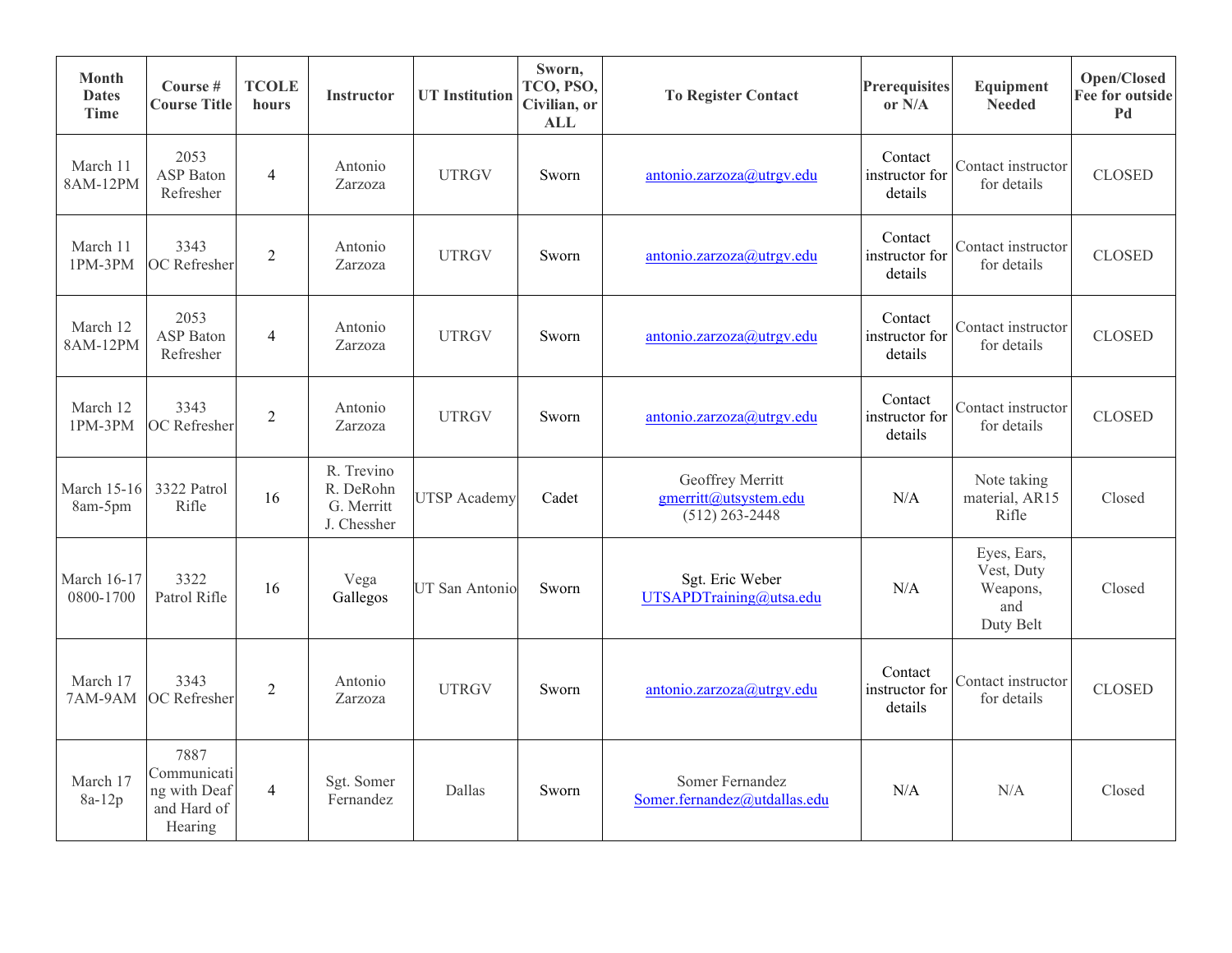| <b>Month</b><br><b>Dates</b><br><b>Time</b> | Course #<br><b>Course Title</b>                               | <b>TCOLE</b><br>hours | <b>Instructor</b>                                          | <b>UT</b> Institution    | Sworn,<br>TCO, PSO,<br>Civilian, or<br><b>ALL</b> | <b>To Register Contact</b>                                        | <b>Prerequisites</b><br>or N/A | Equipment<br><b>Needed</b>                         | Open/Closed<br><b>Fee for outside</b><br>Pd |
|---------------------------------------------|---------------------------------------------------------------|-----------------------|------------------------------------------------------------|--------------------------|---------------------------------------------------|-------------------------------------------------------------------|--------------------------------|----------------------------------------------------|---------------------------------------------|
| March 18<br>$9p-1a$                         | 7887<br>Communicati<br>ng with Deaf<br>and Hard of<br>Hearing | $\overline{4}$        | Sgt. Somer<br>Fernandez                                    | Dallas                   | Sworn                                             | Somer Fernandez<br>Somer.fernandez@utdallas.edu                   | N/A                            | N/A                                                | Closed                                      |
| March 19<br>$1a-5a$                         | 4065<br>Canine<br>Encounters                                  | $\overline{4}$        | Sgt. Somer<br>Fernandez                                    | Dallas                   | Sworn                                             | Somer Fernandez<br>Somer.fernandez@utdallas.edu                   | N/A                            | N/A                                                | Closed                                      |
| March 19<br>$5a-6a$                         | 2085<br>Narcan                                                | 1                     | Sgt. Somer<br>Fernandez                                    | Dallas                   | Sworn                                             | Somer Fernandez<br>Somer.fernandez@utdallas.edu                   | N/A                            | N/A                                                | Closed                                      |
| March<br>$22 - 26$<br>0800-1700             | 1850<br><b>CIT</b>                                            | 40                    | Calucci                                                    | <b>UT San Antonio</b>    | ALL                                               | Sgt. Eric Weber<br>UTSAPDTraining@utsa.edu                        | N/A                            | Note taking<br>materials                           | Open $/$<br>No Fee                          |
| March 22-26<br>0700-1600                    | 1850<br>Crisis<br>Intervention                                | 40                    | Sgt.<br>Chambers                                           | UT-Austin                | Sworn                                             | Michael Murphy<br>mike.murphy@austin.utexas.edu<br>1-512-232-9634 | N/A                            | None                                               | Closed                                      |
| <b>March 23-24</b><br>0800-1700             | 3322<br>Patrol Rifle                                          | 16                    | Lt. Layer<br>Sgt. Armstead<br>Cpl.Gonzales<br>Officer Diaz | <b>UTMB</b><br>Galveston | Sworn                                             | Officer Olga Joseph<br>olmolis@utmb.edu                           | N/A                            | Duty Rig                                           | Closed                                      |
| March<br>$23 - 25$<br>8am-5pm               | 2040<br>Defensive<br>Tactics                                  | 24                    | Watkins<br><b>Blanco</b>                                   | UT-Arlington             | All                                               | Robert Yarbrough<br>Yarbrough@uta.edu<br>817 272 2975             | N/A                            | PPCT Manual,<br>Comfortable<br>clothing, Duty belt | Open                                        |